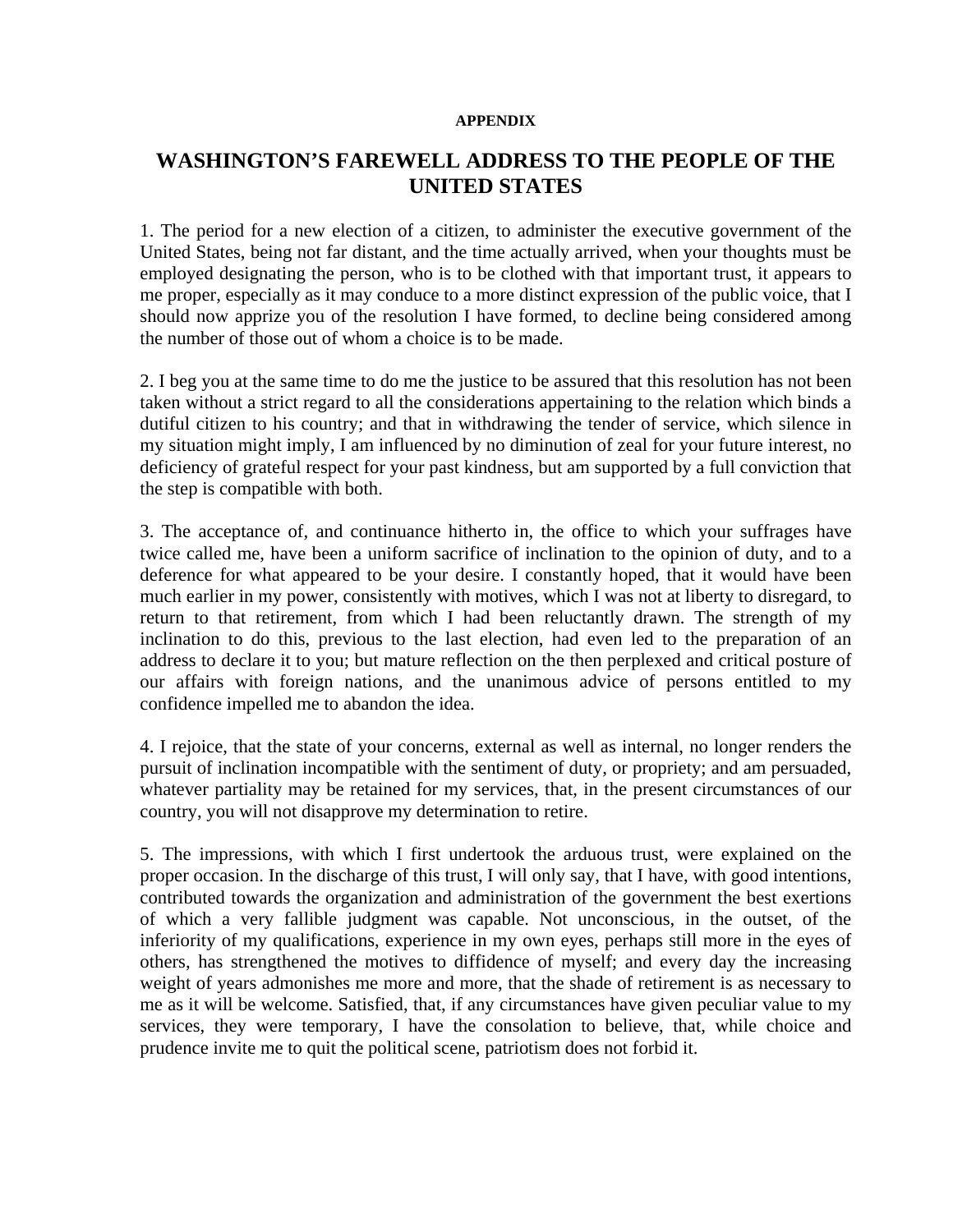6. In looking forward to the moment, which is intended to terminate the career of my public life, my feelings do not permit me to suspend the deep acknowledgment of that debt of gratitude, which I owe to my beloved country for the many honors it has conferred upon me; still more for the steadfast confidence with which it has supported me; and for the opportunities I have thence enjoyed of manifesting my inviolable attachment, by services faithful and persevering, though in usefulness unequal to my zeal. If benefits have resulted to our country from these services, let it always be remembered to your praise, and as an instructive example in our annals, that under circumstances in which the passions, agitated in every direction, were liable to mislead, amidst appearances sometimes dubious, vicissitudes of fortune often discouraging, in situations in which not unfrequently want of success has countenanced the spirit of criticism, the constancy of your support was the essential prop of the efforts, and a guarantee of the plans by which they were effected. Profoundly penetrated with this idea, I shall carry it with me to my grave, as a strong incitement to unceasing vows that Heaven may continue to you the choicest tokens of its beneficence; that your union and brotherly affection may be perpetual; that the free constitution, which is the work of your hands, may be sacredly maintained; that its administration in every department may be stamped with wisdom and virtue; than, in fine, the happiness of the people of these States, under the auspices of liberty, may be made complete, by so careful a preservation and so prudent a use of this blessing, as will acquire to them the glory of recommending it to the applause, the affection, and adoption of every nation, which is yet a stranger to it.

7. Here, perhaps I ought to stop. But a solicitude for your welfare which cannot end but with my life, and the apprehension of danger, natural to that solicitude, urge me, on an occasion like the present, to offer to your solemn contemplation, and to recommend to your frequent review, some sentiments which are the result of much reflection, of no inconsiderable observation, and which appear to me all-important to the permanency of your felicity as a people. These will be offered to you with the more freedom, as you can only see in them the disinterested warnings of a parting friend, who can possibly have no personal motive to bias his counsel. Nor can I forget, as an encouragement to it, your indulgent reception of my sentiments on a former and not dissimilar occasion.

8. Interwoven as is the love of liberty with every ligament of your hearts, no recommendation of mine is necessary to fortify or confirm the attachment.

9. The unity of Government, which constitutes you one people, is also now dear to you. It is justly so; for it is a main pillar in the edifice of your real independence, the support of your tranquillity at home, your peace abroad; of your safety; of your prosperity; of that very Liberty, which you so highly prize. But as it is easy to foresee, that, from different causes and from different quarters, much pains will be taken, many artifices employed, to weaken in your minds the conviction of this truth; as this is the point in your political fortress against which the batteries of internal and external enemies will be most constantly and actively (though often covertly and insidiously) directed, it is of infinite moment, that you should properly estimate the immense value of your national Union to your collective and individual happiness; that you should cherish a cordial, habitual, and immovable attachment to it; accustoming yourselves to think and speak of it as of the Palladium of your political safety and prosperity; watching for its preservation with jealous anxiety; discountenancing whatever may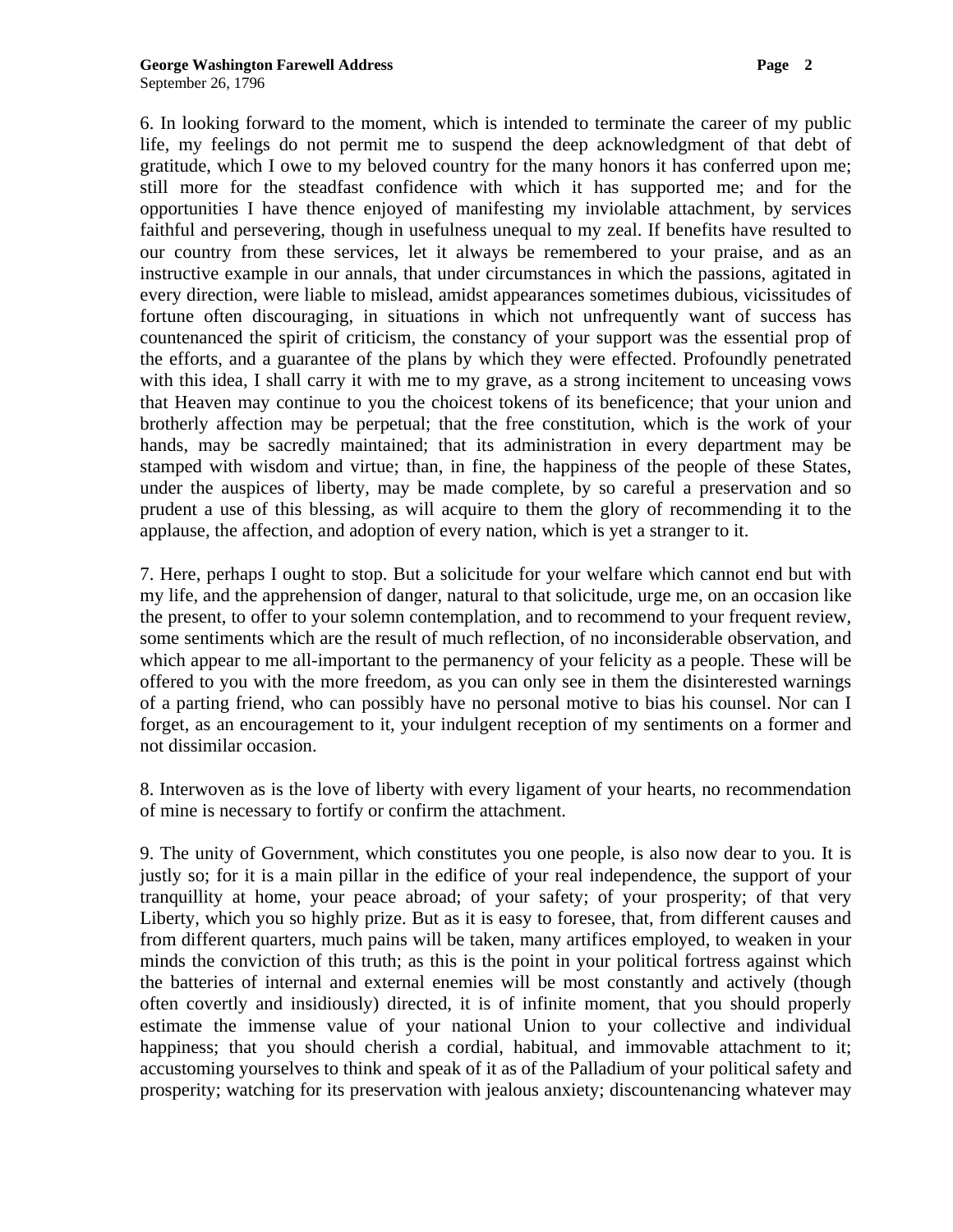suggest even a suspicion, that it can in any event be abandoned; and indignantly frowning upon the first dawning of every attempt to alienate any portion of our country from the rest, or to enfeeble the sacred ties which now link together the various parts.

10. For this you have every inducement of sympathy and interest. Citizens, by birth or choice, of a common country, that country has a right to concentrate your affections. The name of American, which belongs to you, in your national capacity, must always exalt the just pride of Patriotism, more than any appellation derived from local discriminations. With slight shades of difference, you have the same religion, manners, habits, and political principles. You have in a common cause fought and triumphed together; the Independence and Liberty you possess are the work of joint counsels, and joint efforts, of common dangers, sufferings, and successes.

11. But these considerations, however powerfully they address themselves to your sensibility, are greatly outweighed by those, which apply more immediately to your interest. Here every portion of our country finds the most commanding motives for carefully guarding and preserving the Union of the whole.

12. The North, in an unrestrained intercourse with the South, protected by the equal laws of a common government, finds, in the productions of the latter, great additional resources of maritime and commercial enterprise and precious materials of manufacturing industry. The South, in the same intercourse, benefiting by the agency of the North, sees its agriculture grow and its commerce expand. Turning partly into its own channels the seamen of the North, it finds its particular navigation invigorated; and, while it contributes, in different ways, to nourish and increase the general mass of the national navigation, it looks forward to the protection of a maritime strength, to which itself is unequally adapted. The East, in a like intercourse with the West, already finds, and in the progressive improvement of interior communications by land and water, will more and more find, a valuable vent for the commodities which it brings from abroad, or manufactures at home. The West derives from the East supplies requisite to its growth and comfort, and, what is perhaps of still greater consequence, it must of necessity owe the secure enjoyment of indispensable outlets for its own productions to the weight, influence, and the future maritime strength of the Atlantic side of the Union, directed by an indissoluble community of interest as one nation. Any other tenure by which the West can hold this essential advantage, whether derived from its own separate strength, or from an apostate and unnatural connexion with any foreign power, must be intrinsically precarious.

13. While, then, every part of our country thus feels an immediate and particular interest in Union, all the parts combined cannot fail to find in the united mass of means and efforts greater strength, greater resource, proportionably greater security from external danger, a less frequent interruption of their peace by foreign nations; and, what is of inestimable value, they must derive from Union an exemption from those broils and wars between themselves, which so frequently afflict neighbouring countries not tied together by the same governments, which their own rivalships alone would be sufficient to produce, but which opposite foreign alliances, attachments, and intrigues would stimulate and embitter. Hence, likewise, they will avoid the necessity of those overgrown military establishments, which, under any form of government, are inauspicious to liberty, and which are to be regarded as particularly hostile to Republican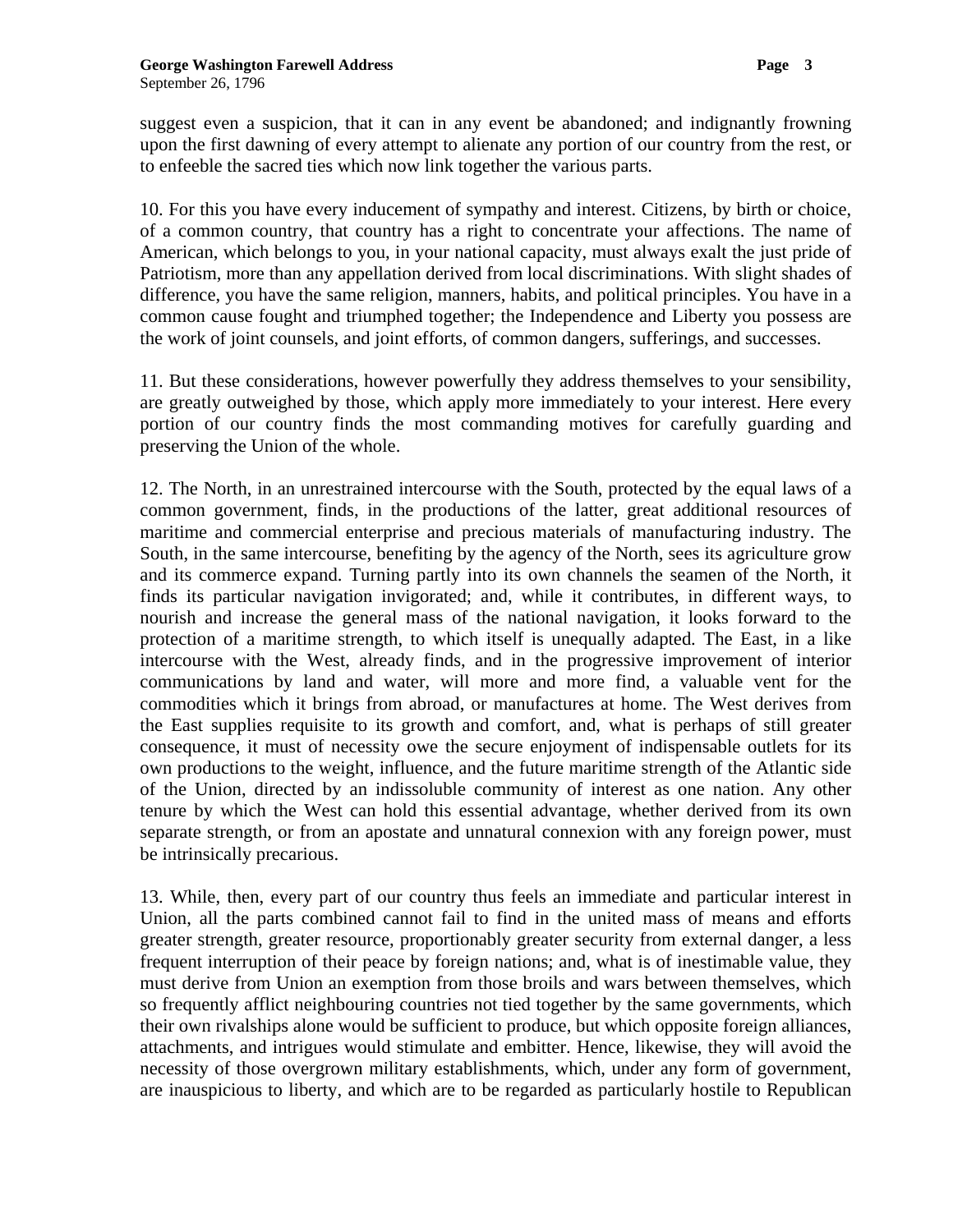Liberty. In this sense it is, that your Union ought to be considered as a main prop of your liberty, and that the love of the one ought to endear to you the preservation of the other.

14. These considerations speak a persuasive language to every reflecting and virtuous mind, and exhibit the continuance of the union as a primary object of Patriotic desire. Is there a doubt, whether a common government can embrace so large a sphere? Let experience solve it. To listen to mere speculation in such a case were criminal. We are authorized to hope, that a proper organization of the whole, with the auxiliary agency of governments for the respective subdivisions, will afford a happy issue to the experiment. It is well worth a fair and full experiment. With such powerful and obvious motives to Union, affecting all parts of our country, while experience shall not have demonstrated its impracticability, there will always be reason to distrust the patriotism of those, who in any quarter may endeavour to weaken its bands.

15. In contemplating the causes, which may disturb our Union, it occurs as matter of serious concern, that any ground should have been furnished for characterizing parties by Geographical discriminations, Northern and Southern, Atlantic and Western; whence designing men may endeavour to excite a belief, that there is a real difference of local interests and views. One of the expedients of party to acquire influence, within particular districts, is to misrepresent the opinions and aims of other districts. You cannot shield yourselves too much against the jealousies and heart-burnings, which spring from these misrepresentations; they tend to render alien to each other those, who ought to be bound together by fraternal affection. The inhabitants of our western country have lately had a useful lesson on this head; they have seen, in the negotiation by the Executive, and in the unanimous ratification by the Senate, of the treaty with Spain, and in the universal satisfaction at that event, throughout the United States, a decisive proof how unfounded were the suspicions propagated among them of a policy in the General Government and in the Atlantic States unfriendly to their interests in regard to the Mississippi; they have been witnesses to the formation of two treaties, that with Great Britain, and that with Spain, which secure to them every thing they could desire, in respect to our foreign relations, towards confirming their prosperity. Will it not be their wisdom to rely for the preservation of these advantages on the union by which they were procured? Will they not henceforth be deaf to those advisers, if such there are, who would sever them from their brethren, and connect them with aliens?

16. To the efficacy and permanency of your Union, a Government for the whole is indispensable. No alliances, however strict, between the parts can be an adequate substitute; they must inevitably experience the infractions and interruptions, which all alliances in all times have experienced. Sensible of this momentous truth, you have improved upon your first essay, by the adoption of a Constitution of Government better calculated than your former for an intimate Union, and for the efficacious management of your common concerns. This Government, the offspring of our own choice, uninfluenced and unawed, adopted upon full investigation and mature deliberation, completely free in its principles, in the distribution of its powers, uniting security with energy, and containing within itself a provision for its own amendment, has a just claim to your confidence and your support. Respect for its authority, compliance with its laws, acquiescence in its measures, are duties enjoined by the fundamental maxims of true Liberty. The basis of our political systems is the right of the people to make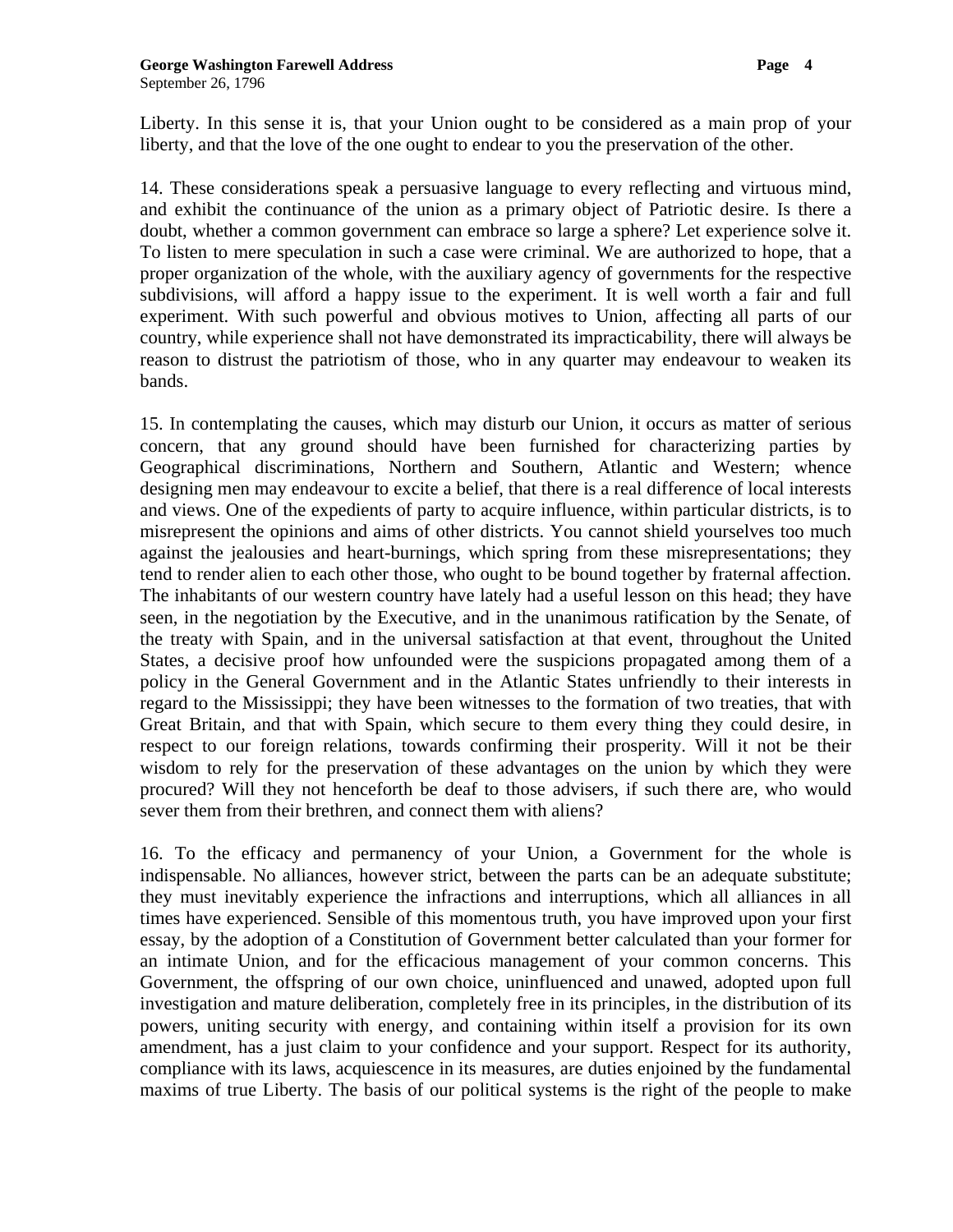and to alter their Constitutions of Government. But the Constitution which at any time exists, till changed by an explicit and authentic act of the whole people, is sacredly obligatory upon all. The very idea of the power and the right of the people to establish Government presupposes the duty of every individual to obey the established Government.

17. All obstructions to the execution of the Laws, all combinations and associations, under whatever plausible character, with the real design to direct, control, counteract, or awe the regular deliberation and action of the constituted authorities, are destructive of this fundamental principle, and of fatal tendency. They serve to organize faction, to give it an artificial and extraordinary force; to put, in the place of the delegated will of the nation, the will of a party, often a small but artful and enterprising minority of the community; and, according to the alternate triumphs of different parties, to make the public administration the mirror of the ill-concerted and incongruous projects of faction, rather than the organ of consistent and wholesome plans digested by common counsels, and modified by mutual interests.

18. However combinations or associations of the above description may now and then answer popular ends, they are likely, in the course of time and things, to become potent engines, by which cunning, ambitious, and unprincipled men will be enabled to subvert the power of the people, and to usurp for themselves the reins of government; destroying afterwards the very engines, which have lifted them to unjust dominion.

19. Towards the preservation of your government, and the permanency of your present happy state, it is requisite, not only that you steadily discountenance irregular oppositions to its acknowledged authority, but also that you resist with care the spirit of innovation upon its principles, however specious the pretexts. One method of assault may be to effect, in the forms of the constitution, alterations, which will impair the energy of the system, and thus to undermine what cannot be directly overthrown. In all the changes to which you may be invited, remember that time and habit are at least as necessary to fix the true character of governments, as of other human institutions; that experience is the surest standard, by which to test the real tendency of the existing constitution of a country; that facility in changes, upon the credit of mere hypothesis and opinion, exposes to perpetual change, from the endless variety of hypothesis and opinion; and remember, especially, that, for the efficient management of our common interests, in a country so extensive as ours, a government of as much vigor as is consistent with the perfect security of liberty is indispensable. Liberty itself will find in such a government, with powers properly distributed and adjusted, its surest guardian. It is, indeed, little else than a name, where the government is too feeble to withstand the enterprises of faction, to confine each member of the society within the limits prescribed by the laws, and to maintain all in the secure and tranquil enjoyment of the rights of person and property.

20. I have already intimated to you the danger of parties in the state, with particular reference to the founding of them on geographical discriminations. Let me now take a more comprehensive view, and warn you in the most solemn manner against the baneful effects of the spirit of party, generally.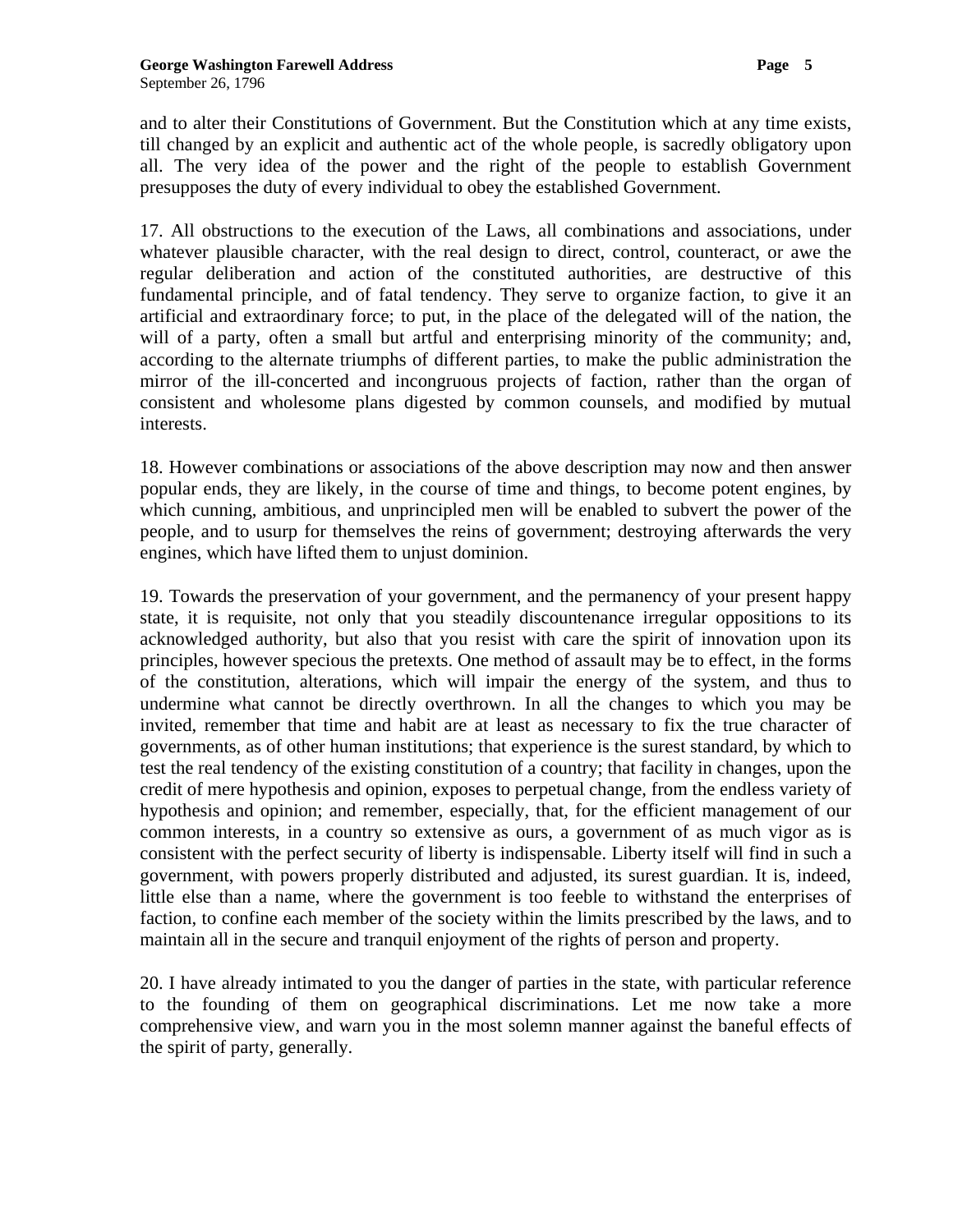21. This spirit, unfortunately, is inseparable from our nature, having its root in the strongest passions of the human mind. It exists under different shapes in all governments, more or less stifled, controlled, or repressed; but, in those of the popular form, it is seen in its greatest rankness, and is truly their worst enemy.

22. The alternate domination of one faction over another, sharpened by the spirit of revenge, natural to party dissension, which in different ages and countries has perpetrated the most horrid enormities, is itself a frightful despotism. But this leads at length to a more formal and permanent despotism. The disorders and miseries, which result, gradually incline the minds of men to seek security and repose in the absolute power of an individual; and sooner or later the chief of some prevailing faction, more able or more fortunate than his competitors, turns this disposition to the purposes of his own elevation, on the ruins of Public Liberty.

23. Without looking forward to an extremity of this kind, (which nevertheless ought not to be entirely out of sight,) the common and continual mischiefs of the spirit of party are sufficient to make it the interest and duty of a wise people to discourage and restrain it.

24. It serves always to distract the Public Councils, and enfeeble the Public Administration. It agitates the Community with ill-founded jealousies and false alarms; kindles the animosity of one part against another, foments occasionally riot and insurrection. It opens the door to foreign influence and corruption, which find a facilitated access to the government itself through the channels of party passions. Thus the policy and the will of one country are subjected to the policy and will of another.

25. There is an opinion, that parties in free countries are useful checks upon the administration of the Government, and serve to keep alive the spirit of Liberty. This within certain limits is probably true; and in Governments of a Monarchical cast, Patriotism may look with indulgence, if not with favor, upon the spirit of party. But in those of the popular character, in Governments purely elective, it is a spirit not to be encouraged. From their natural tendency, it is certain there will always be enough of that spirit for every salutary purpose. And, there being constant danger of excess, the effort ought to be, by force of public opinion, to mitigate and assuage it. A fire not to be quenched, it demands a uniform vigilance to prevent its bursting into a flame, lest, instead of warming, it should consume.

26. It is important, likewise, that the habits of thinking in a free country should inspire caution, in those intrusted with its administration, to confine themselves within their respective constitutional spheres, avoiding in the exercise of the powers of one department to encroach upon another. The spirit of encroachment tends to consolidate the powers of all the departments in one, and thus to create, whatever the form of government, a real despotism. A just estimate of that love of power, and proneness to abuse it, which predominates in the human heart, is sufficient to satisfy us of the truth of this position. The necessity of reciprocal checks in the exercise of political power, by dividing and distributing it into different depositories, and constituting each the Guardian of the Public Weal against invasions by the others, has been evinced by experiments ancient and modern; some of them in our country and under our own eyes. To preserve them must be as necessary as to institute them. If, in the opinion of the people, the distribution or modification of the constitutional powers be in any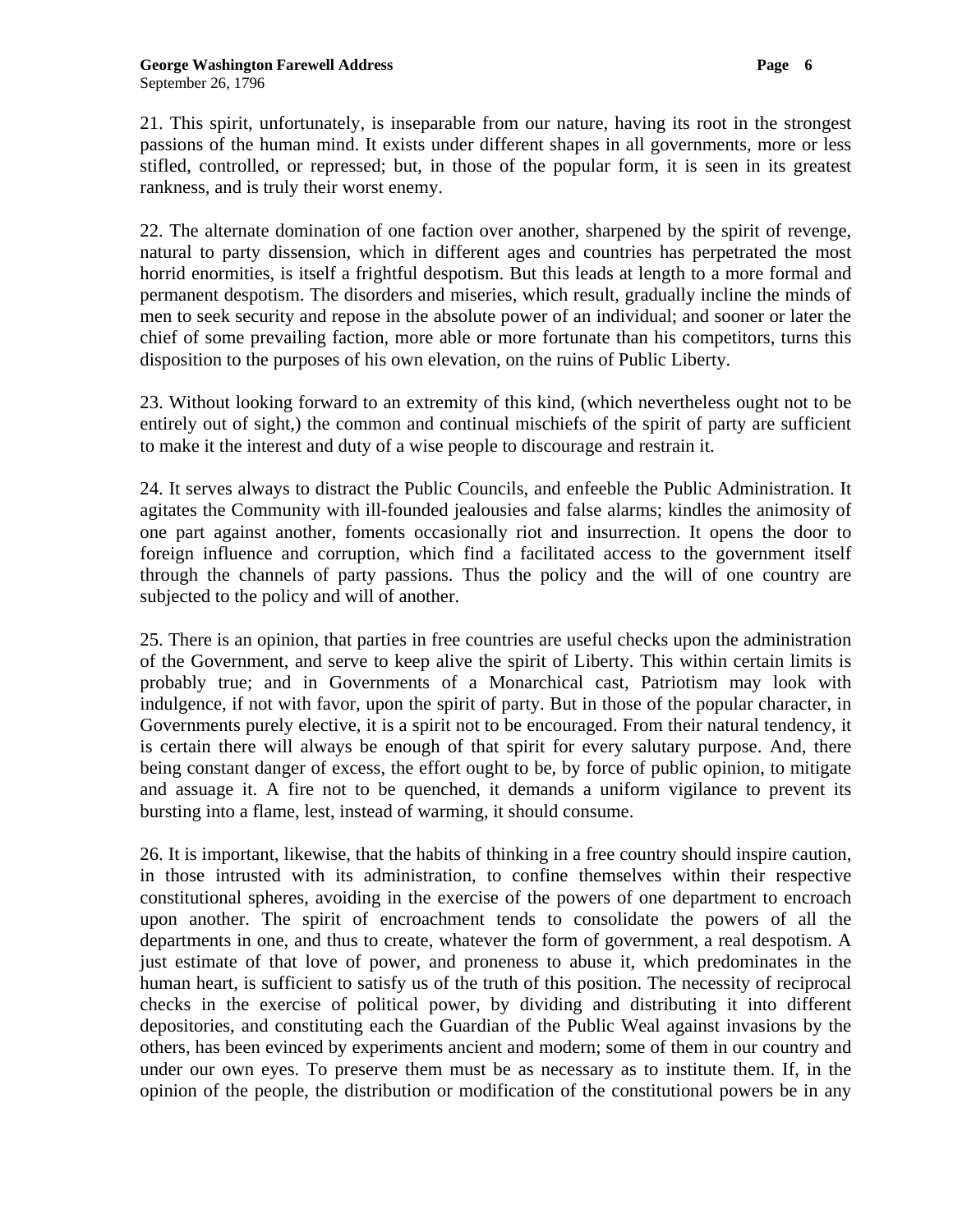particular wrong, let it be corrected by an amendment in the way, which the constitution designates. But let there be no change by usurpation; for, though this, in one instance, may be the instrument of good, it is the customary weapon by which free governments are destroyed. The precedent must always greatly overbalance in permanent evil any partial or transient benefit, which the use can at any time yield.

27. Of all the dispositions and habits, which lead to political prosperity, Religion and Morality are indispensable supports. In vain would that man claim the tribute of Patriotism, who should labor to subvert these great pillars of human happiness, these firmest props of the duties of Men and Citizens. The mere Politician, equally with the pious man, ought to respect and to cherish them. A volume could not trace all their connexions with private and public felicity. Let it simply be asked, Where is the security for property, for reputation, for life, if the sense of religious obligation desert the oaths, which are the instruments of investigation in Courts of Justice? And let us with caution indulge the supposition, that morality can be maintained without religion. Whatever may be conceded to the influence of refined education on minds of peculiar structure, reason and experience both forbid us to expect, that national morality can prevail in exclusion of religious principle.

28. It is substantially true, that virtue or morality is a necessary spring of popular government. The rule, indeed, extends with more or less force to every species of free government. Who, that is a sincere friend to it, can look with indifference upon attempts to shake the foundation of the fabric ?

29. Promote, then, as an object of primary importance, institutions for the general diffusion of knowledge. In proportion as the structure of a government gives force to public opinion, it is essential that public opinion should be enlightened.

30. As a very important source of strength and security, cherish public credit. One method of preserving it is, to use it as sparingly as possible; avoiding occasions of expense by cultivating peace, but remembering also that timely disbursements to prepare for danger frequently prevent much greater disbursements to repel it; avoiding likewise the accumulation of debt, not only by shunning occasions of expense, but by vigorous exertions in time of peace to discharge the debts, which unavoidable wars may have occasioned, not ungenerously throwing upon posterity the burthen, which we ourselves ought to bear. The execution of these maxims belongs to your representatives, but it is necessary that public opinion should cooperate. To facilitate to them the performance of their duty, it is essential that you should practically bear in mind, that towards the payment of debts there must be Revenue; that to have Revenue there must be taxes; that no taxes can be devised, which are not more or less inconvenient and unpleasant; that the intrinsic embarrassment, inseparable from the selection of the proper objects (which is always a choice of difficulties), ought to be a decisive motive for a candid construction of the conduct of the government in making it, and for a spirit of acquiescence in the measures for obtaining revenue, which the public exigencies may at any time dictate.

31. Observe good faith and justice towards all Nations; cultivate peace and harmony with all. Religion and Morality enjoin this conduct; and can it be, that good policy does not equally enjoin it? It will be worthy of a free, enlightened, and, at no distant period, a great Nation, to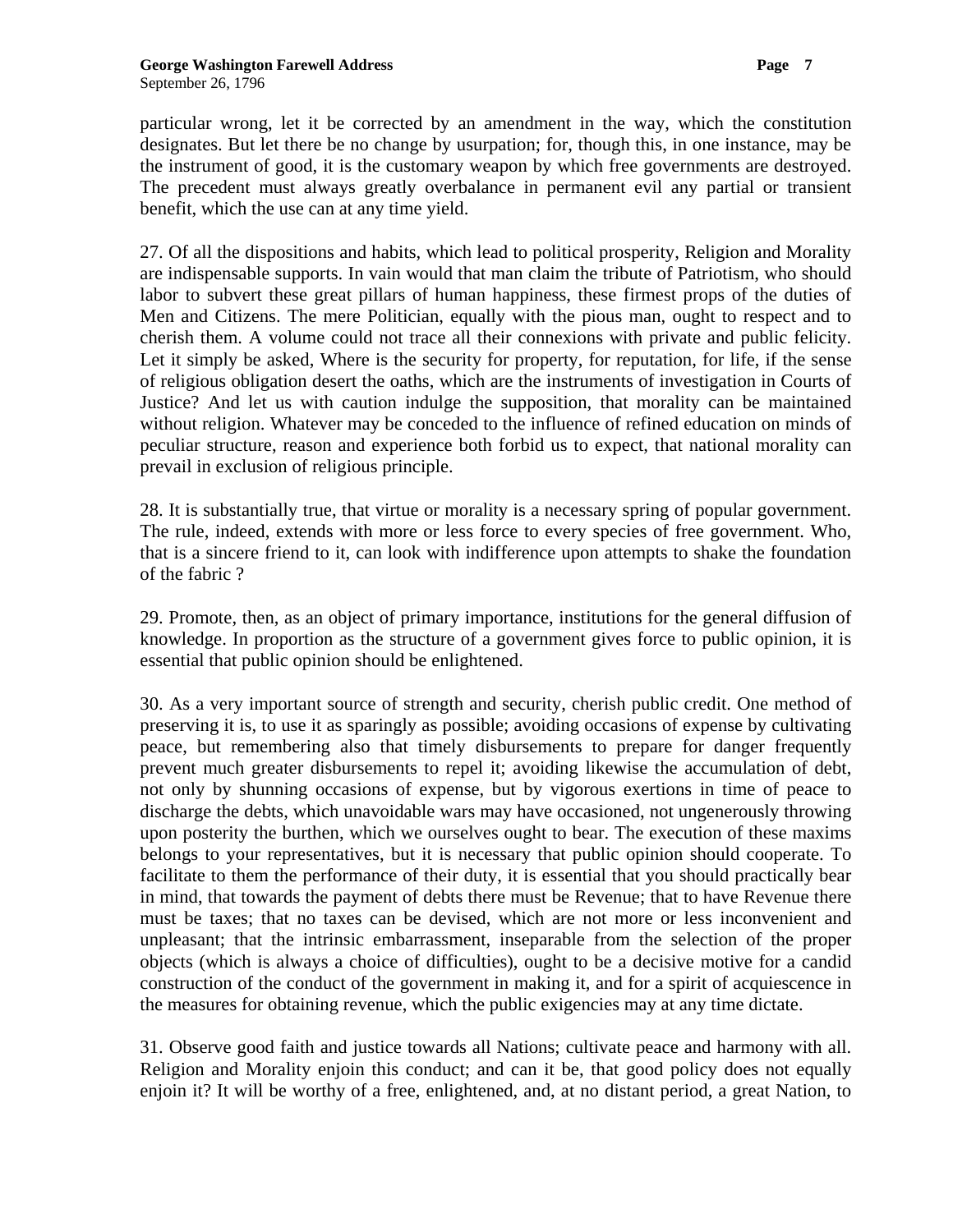give to mankind the magnanimous and too novel example of a people always guided by an exalted justice and benevolence. Who can doubt, that, in the course of time and things, the fruits of such a plan would richly repay any temporary advantages, which might be lost by a steady adherence to it ? Can it be, that Providence has not connected the permanent felicity of a Nation with its Virtue? The experiment, at least, is recommended by every sentiment which ennobles human nature. Alas! is it rendered impossible by its vices ?

32. In the execution of such a plan, nothing is more essential, than that permanent, inveterate antipathies against particular Nations, and passionate attachments for others, should be excluded; and that, in place of them, just and amicable feelings towards all should be cultivated. The Nation, which indulges towards another an habitual hatred, or an habitual fondness, is in some degree a slave. It is a slave to its animosity or to its affection, either of which is sufficient to lead it astray from its duty and its interest. Antipathy in one nation against another disposes each more readily to offer insult and injury, to lay hold of slight causes of umbrage, and to be haughty and intractable, when accidental or trifling occasions of dispute occur. Hence frequent collisions, obstinate, envenomed, and bloody contests. The Nation, prompted by ill-will and resentment, sometimes impels to war the Government, contrary to the best calculations of policy. The Government sometimes participates in the national propensity, and adopts through passion what reason would reject; at other times, it makes the animosity of the nation subservient to projects of hostility instigated by pride, ambition, and other sinister and pernicious motives. The peace often, sometimes perhaps the liberty, of Nations has been the victim.

33. So likewise, a passionate attachment of one Nation for another produces a variety of evils. Sympathy for the favorite Nation, facilitating the illusion of an imaginary common interest, in cases where no real common interest exists, and infusing into one the enmities of the other, betrays the former into a participation in the quarrels and wars of the latter, without adequate inducement or justification. It leads also to concessions to the favorite Nation of privileges denied to others, which is apt doubly to injure the Nation making the concessions; by unnecessarily parting with what ought to have been retained; and by exciting jealousy, ill-will, and a disposition to retaliate, in the parties from whom equal privileges are withheld. And it gives to ambitious, corrupted, or deluded citizens, (who devote themselves to the favorite nation,) facility to betray or sacrifice the interests of their own country, without odium, sometimes even with popularity; gilding, with the appearances of a virtuous sense of obligation, a commendable deference for public opinion, or a laudable zeal for public good, the base or foolish compliances of ambition, corruption, or infatuation.

34. As avenues to foreign influence in innumerable ways, such attachments are particularly alarming to the truly enlightened and independent Patriot. How many opportunities do they afford to tamper with domestic factions, to practise the arts of seduction, to mislead public opinion, to influence or awe the Public Councils! Such an attachment of a small or weak, towards a great and powerful nation, dooms the former to be the satellite of the latter.

35. Against the insidious wiles of foreign influence (I conjure you to believe me, fellowcitizens,) the jealousy of a free people ought to be constantly awake; since history and experience prove, that foreign influence is one of the most baneful foes of Republican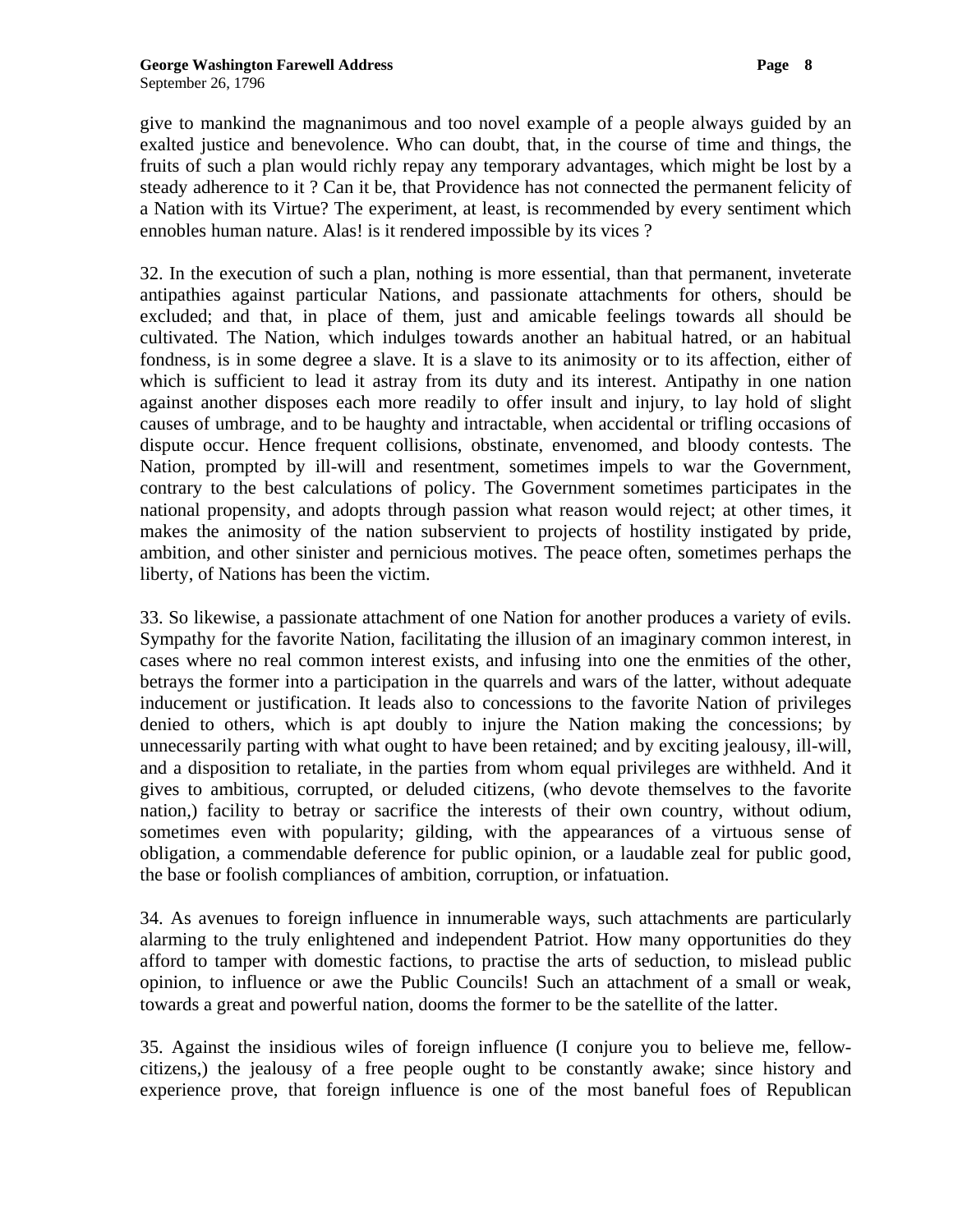Government. But that jealousy, to be useful, must be impartial; else it becomes the instrument of the very influence to be avoided, instead of a defense against it. Excessive partiality for one foreign nation, and excessive dislike of another, cause those whom they actuate to see danger only on one side, and serve to veil and even second the arts of influence on the other. Real patriots, who may resist the intrigues of the favorite, are liable to become suspected and odious; while its tools and dupes usurp the applause and confidence of the people, to surrender their interests.

36. The great rule of conduct for us, in regard to foreign nations, is, in extending our commercial relations, to have with them as little political connexion as possible. So far as we have already formed engagements, let them be fulfilled with perfect good faith. Here let us stop.

37. Europe has a set of primary interests, which to us have none, or a very remote relation. Hence she must be engaged in frequent controversies, the causes of which are essentially foreign to our concerns. Hence, therefore, it must be unwise in us to implicate ourselves, by artificial ties, in the ordinary vicissitudes of her politics, or the ordinary combinations and collisions of her friendships or enmities.

38. Our detached and distant situation invites and enables us to pursue a different course. If we remain one people, under an efficient government, the period is not far off, when we may defy material injury from external annoyance; when we may take such an attitude as will cause the neutrality, we may at any time resolve upon, to be scrupulously respected; when belligerent nations, under the impossibility of making acquisitions upon us, will not lightly hazard the giving us provocation; when we may choose peace or war, as our interest, guided by justice, shall counsel.

39 Why forego the advantages of so peculiar a situation? Why quit our own to stand upon foreign ground? Why, by interweaving our destiny with that of any part of Europe, entangle our peace and prosperity in the toils of European ambition, rivalship, interest, humor, or caprice?

40. It is our true policy to steer clear of permanent alliances with any portion of the foreign world; so far, I mean, as we are now at liberty to do it; for let me not be understood as capable of patronizing infidelity to existing engagements. I hold the maxim no less applicable to public than to private affairs, that honesty is always the best policy. I repeat it, therefore, let those engagements be observed in their genuine sense. But, in my opinion, it is unnecessary and would be unwise to extend them.

41. Taking care always to keep ourselves, by suitable establishments, on a respectable defensive posture, we may safely trust to temporary alliances for extraordinary emergencies.

42. Harmony, liberal intercourse with all nations, are recommended by policy, humanity, and interest. But even our commercial policy should hold an equal and impartial hand; neither seeking nor granting exclusive favors or preferences; consulting the natural course of things; diffusing and diversifying by gentle means the streams of commerce, but forcing nothing;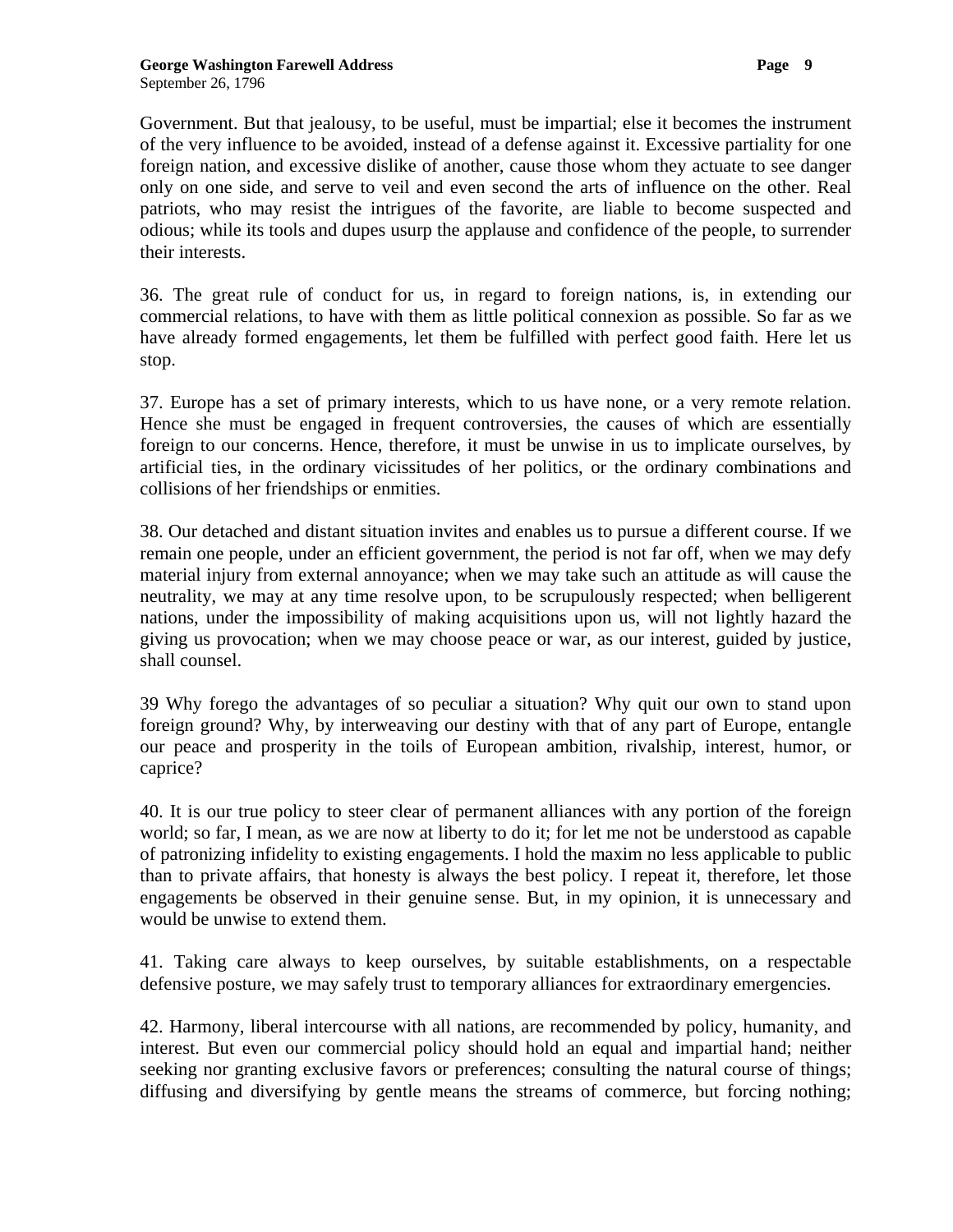establishing, with powers so disposed, in order to give trade a stable course, to define the rights of our merchants, and to enable the government to support them, conventional rules of intercourse, the best that present circumstances and mutual opinion will permit, but temporary, and liable to be from time to time abandoned or varied, as experience and circumstances shall dictate; constantly keeping in view, that it is folly in one nation to look for disinterested favors from another; that it must pay with a portion of its independence for whatever it may accept under that character; that, by such acceptance, it may place itself in the condition of having given equivalents for nominal favors, and yet of being reproached with ingratitude for not giving more. There can be no greater error than to expect or calculate upon real favors from nation to nation. It is an illusion, which experience must cure, which a just pride ought to discard.

43. In offering to you, my countrymen, these counsels of an old and affectionate friend, I dare not hope they will make the strong and lasting impression I could wish; that they will control the usual current of the passions, or prevent our nation from running the course, which has hitherto marked the destiny of nations. But, if I may even flatter myself, that they may be productive of some partial benefit, some occasional good; that they may now and then recur to moderate the fury of party spirit, to warn against the mischiefs of foreign intrigue, to guard against the impostures of pretended patriotism; this hope will be a full recompense for the solicitude for your welfare, by which they have been dictated.

44. How far in the discharge of my official duties, I have been guided by the principles which have been delineated, the public records and other evidences of my conduct must witness to you and to the world. To myself, the assurance of my own conscience is, that I have at least believed myself to be guided by them.

45. In relation to the still subsisting war in Europe, my Proclamation of the 22d of April 1793, is the index to my Plan. Sanctioned by your approving voice, and by that of your Representatives in both Houses of Congress, the spirit of that measure has continually governed me, uninfluenced by any attempts to deter or divert me from it.

46. After deliberate examination, with the aid of the best lights I could obtain, I was well satisfied that our country, under all the circumstances of the case, had a right to take, and was bound in duty and interest to take, a neutral position. Having taken it, I determined, as far as should depend upon me, to maintain it, with moderation, perseverance, and firmness.

47. The considerations, which respect the right to hold this conduct, it is not necessary on this occasion to detail. I will only observe, that, according to my understanding of the matter, that right, so far from being denied by any of the Belligerent Powers, has been virtually admitted by all.

48. The duty of holding a neutral conduct may be inferred, without any thing more, from the obligation which justice and humanity impose on every nation, in cases in which it is free to act, to maintain inviolate the relations of peace and amity towards other nations.